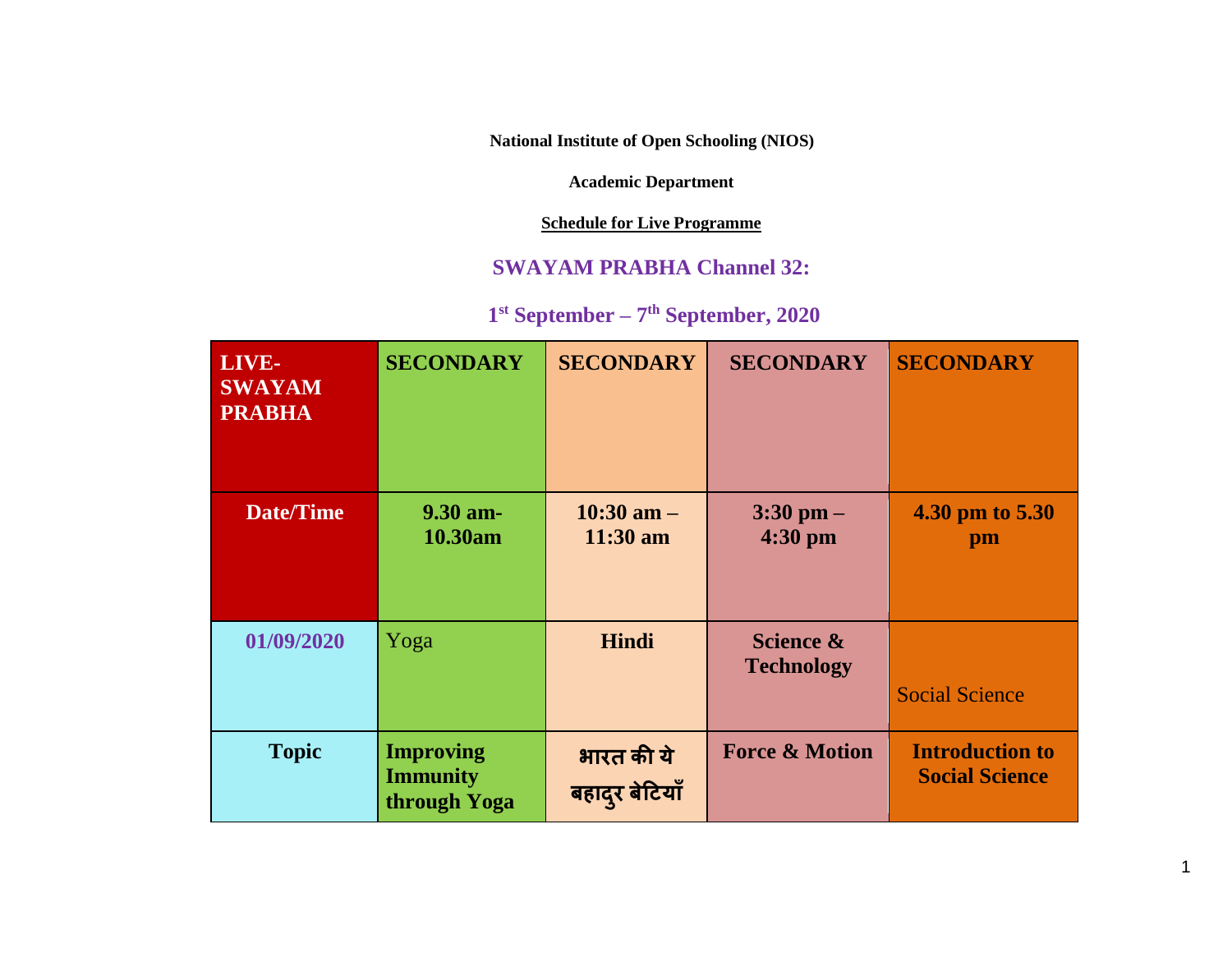| 02/09/2020   | Yoga                                           | <b>Mathematics</b>                                               | <b>Sanskrit</b><br><b>Vyakarana</b>                                   | <b>English</b>                        |
|--------------|------------------------------------------------|------------------------------------------------------------------|-----------------------------------------------------------------------|---------------------------------------|
| <b>Topic</b> | <b>Yoga</b> for<br><b>Healthy Living</b>       | Quadratic<br><b>Equations</b>                                    | सज्ञाप्रकरणम्-२                                                       | <b>Snake Bite</b>                     |
| 03/09/2020   | <b>Naturopathy</b>                             | <b>Sanskrit</b>                                                  | <b>ICH</b>                                                            | <b>Hindi</b>                          |
| <b>Topic</b> | <b>Introduction to</b><br><b>Naturopathy-I</b> | यद्भविष्यो<br>विनष्यति                                           | <b>Religious Reform</b><br><b>Movements in</b><br><b>Modern India</b> | बहादुर                                |
| 04/09/2020   | <b>Computer</b><br><b>Science</b>              | <b>Social Science</b>                                            | <b>Painting</b>                                                       | <b>Home Science</b>                   |
| <b>Topic</b> | <b>Internet and</b><br><b>Email</b>            | Local<br><b>Government</b><br>and Field<br><b>Administration</b> | <b>Nature Study</b>                                                   | <b>What is Home</b><br><b>Science</b> |